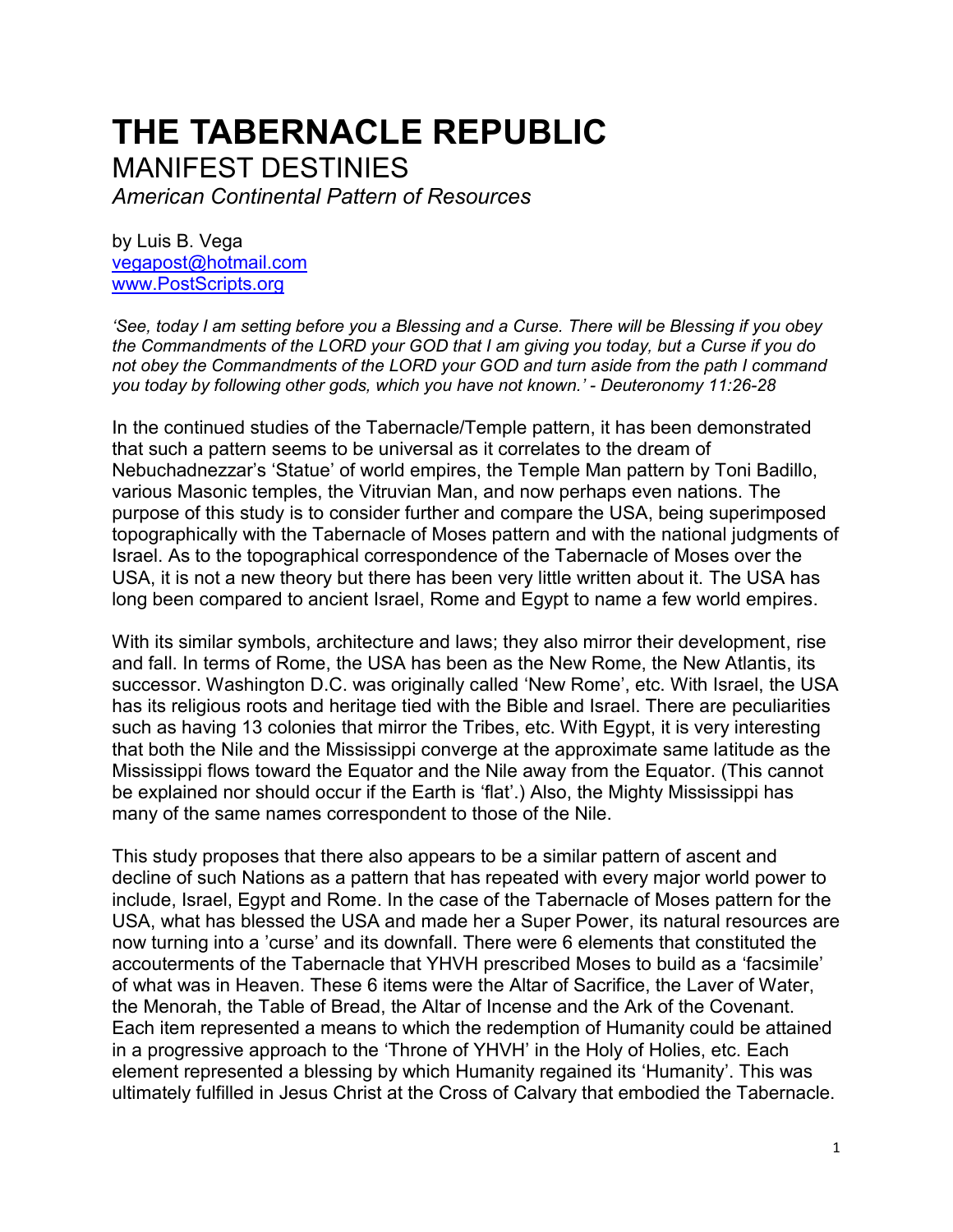## **Divine Facsimiles**

Israel over time abandoned such a system of approach for 'other gods' YHVH warned Israel not to do. YHVH then employed various levels of national disciplines to turn Israel back. These 'Divine Disciples' constituted the judgments of how the blessings of the Promised Land became a curse and eventually 'vomited' Israel from it to be exiled as the 5th and final stage of national discipline. Many believe that the USA has reached this level of pending judgment as the 'Tabernacle Republic' is imploding from within. As the Tabernacle of Moses, it faced East as the USA does. There was an Outer Perimeter of 2 equal squares. The Tabernacle was actually very mathematic in its construct. There was the 1st Veil or Curtain that allowed the People of YHVH to enter into the 'Outer Court'. This is where the Altar of Sacrifice and the Laver of Washing where situated.

They speak of a Blood Sacrifice and Purification needed to approach a 'Holy God', etc. For the USA, the 1st Veil or Curtain was that of the Atlantic Seaboard. The entire length is as a 'Veil' that constitutes the Appalachian Mountain Ridge from north to south. What is unique about this correlation to the Tabernacle is that the Altar of Sacrifice could be associated with the coal or the ashes of the fire. Such is the region in the USA that is famous for the deep coal mines that sustain the 'fire'. Next, if one traverses toward the West would be the Laver of Water for washing in the Tabernacle of Moses. This would thus correspond to the Mississippi River of which the USA has been enriched by the trade that has been facilitated through this waterway. This river is also amazingly at the phi ratio proportion of the entire breathe of the continental USA. It is as though the physical construct of the land mass was also fashioned in a mathematical relationship.

What is also notable about the Mississippi corresponding to the Laver of Water is that St. Louis, Missouri is where approximately the Laver would be associated and the next 'Veil' or Curtain would be situated. This Curtain was to enter the Holies of the Tabernacle of Moses. It so happens that in St. Louis, there is actually a 'Doorway' or 'Curtain, that of the Grand Arch. This Archway is considered the 'Door' to the West or the interior 'heart' of the Nation, the heartland, the 'Bread Basket', etc. Next, in the Tabernacle of Moses, the Holies contained the Menorah of light and the Table of Bread. Correspondent to the topography of the USA, the Menorah would relate to the oil the lambs were feed with to light the chamber. This speaks of the vast oil field of Texas, Oklahoma, etc. The heartland of the USA would also be found in this region as the Table of Bread would correlate to the Bread Basket of the Nation.

Then further to the West would be the foot of the Continental Divide or 'Veil' as in a Curtain, the Rocky Mountains. The Altar of Incense would be here as the various minerals are mined as a type of 'spices' that went up in smoke as worship of YHVH. Next, the Holy of Holies would thus correspond to where the Ark of the Covalent was placed. As it was overlaid in pure gold, such a furnishing would thus correlate to the gold deposits and discovery made out in the Californian foothills. These 6 Tabernacle of Moses accouterments signaled the blessings Israel had and were given by YHVH, but on a conditional basis. YHVH gave them the condition of having them be a 'blessing' or a 'curse'. With each successive falling-away from the Faith of YHVH, Israel's judgment became more severe to the point of exile and on 2 occasions as noted.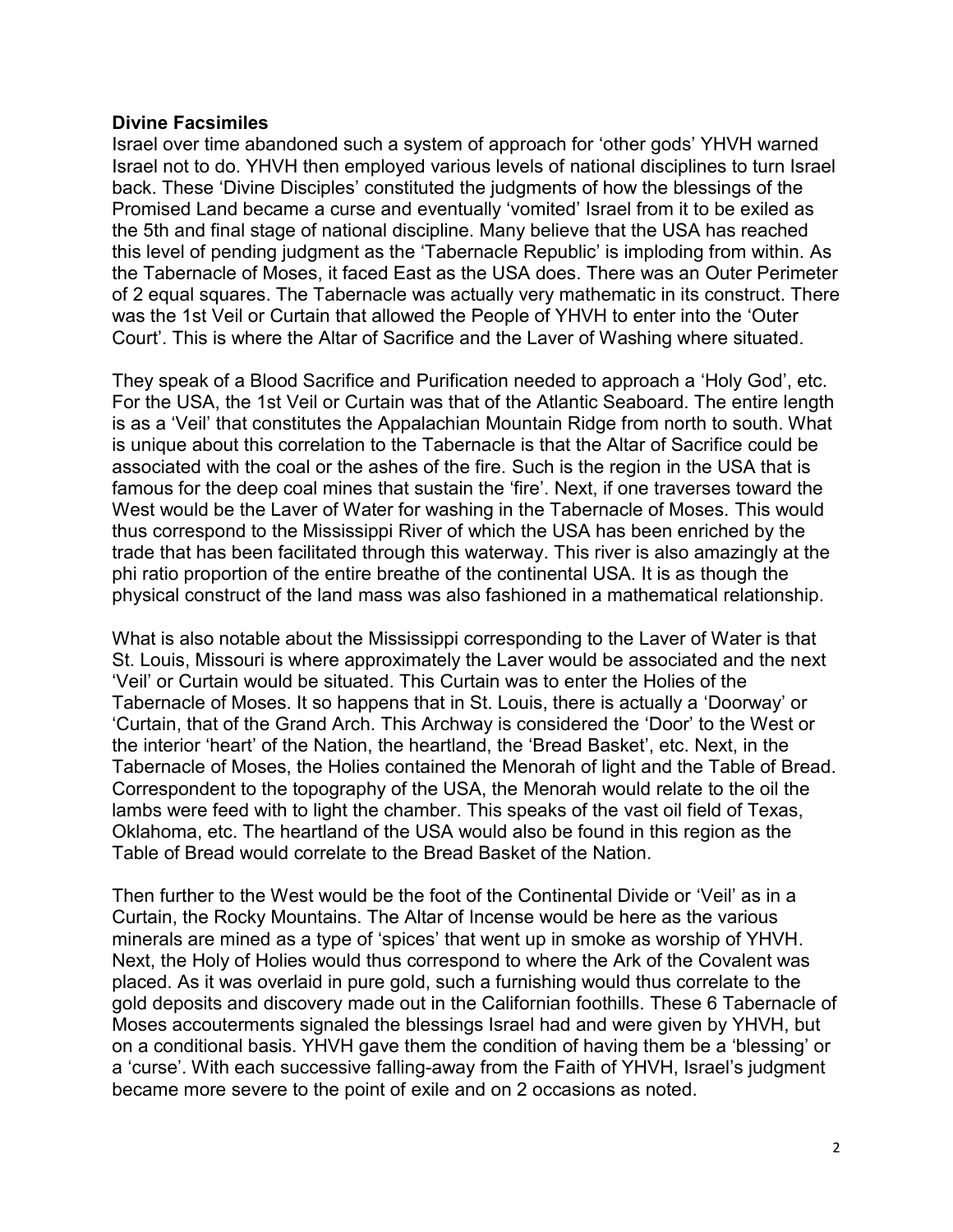## **The Divine Accouterments**

YHVH touched the Land of Israel to be a curse that led to drought, debt, famine, death, and invasion, etc. Many who study the End of Days, see a similar prophetic pattern occurring with the USA in particular because of the Divine Blessings and Providence bestowed on this amazing Nation is now turning into a curse of judgments. Why? The tenants of the USA Constitution were founded on Biblical principles of self-rule and individual freedoms and rights that are based on Christian morality and character. Although the USA attempted to separate itself from the Old World Order of governance and subjugation of the Peoples, the rulers of this evil world and planet, the Luciferians have basically coopeted the USA with its 6 accruements of blessings of natural resources. The following are the approximate correlations of the topography of the continental USA to that of the Tabernacle of Moses pattern.

### *1. 1st 'Veil' Entrance*

*Eastern Seaboard, Appalachian Range -Immigration issues/secure borders/'terrorism'.*

*2. Altar of Sacrifice Coal mines closing down/nuclear radiation from Japan over the USA.*

*3. Laver of Washing Mississippi flooding the Midwest.*

*4. 2nd 'Veil' Entrance 'Doorway' to West, St. Louis Archway.*

*5. Table of Bread Bread Basket poisoned with GMOs.*

*6. Candle Stick Oil region causing Gulf oil spills.*

*7. Altar of Incense Mineral wealth owned by foreigners, mega fires in West.*

*8. 3rd 'Veil' Entrance Continental Divide Rocky Mountains.* 

#### *9. Ark of the Covenant The Gold Rush and subsequent 'wealth' looted by International Banksters.*

Each article within the 'Tabernacle' is representing a specific element corresponding to a natural resources and its subsequent blessing and judgment. As to the cooping of the USA from within? Is it any wonder why the Reverse Seal of the USA is a Luciferian Masonic Talisman of the truncated unfinished pyramid? Such are the ones behind the scenes, in the shadows, the 'Deep State', that have sought to legislate the teachings of Jesus from the People, etc. This mystical motif is an encrypted image of the 'Unfinished Tower of Babel' that Nimrod, the first 'Mason' and type of AntiChrist seeks to finish for Lucifer. The symbol prescribed a mathematical stepping-stone of years to achieve this 'Great Work'.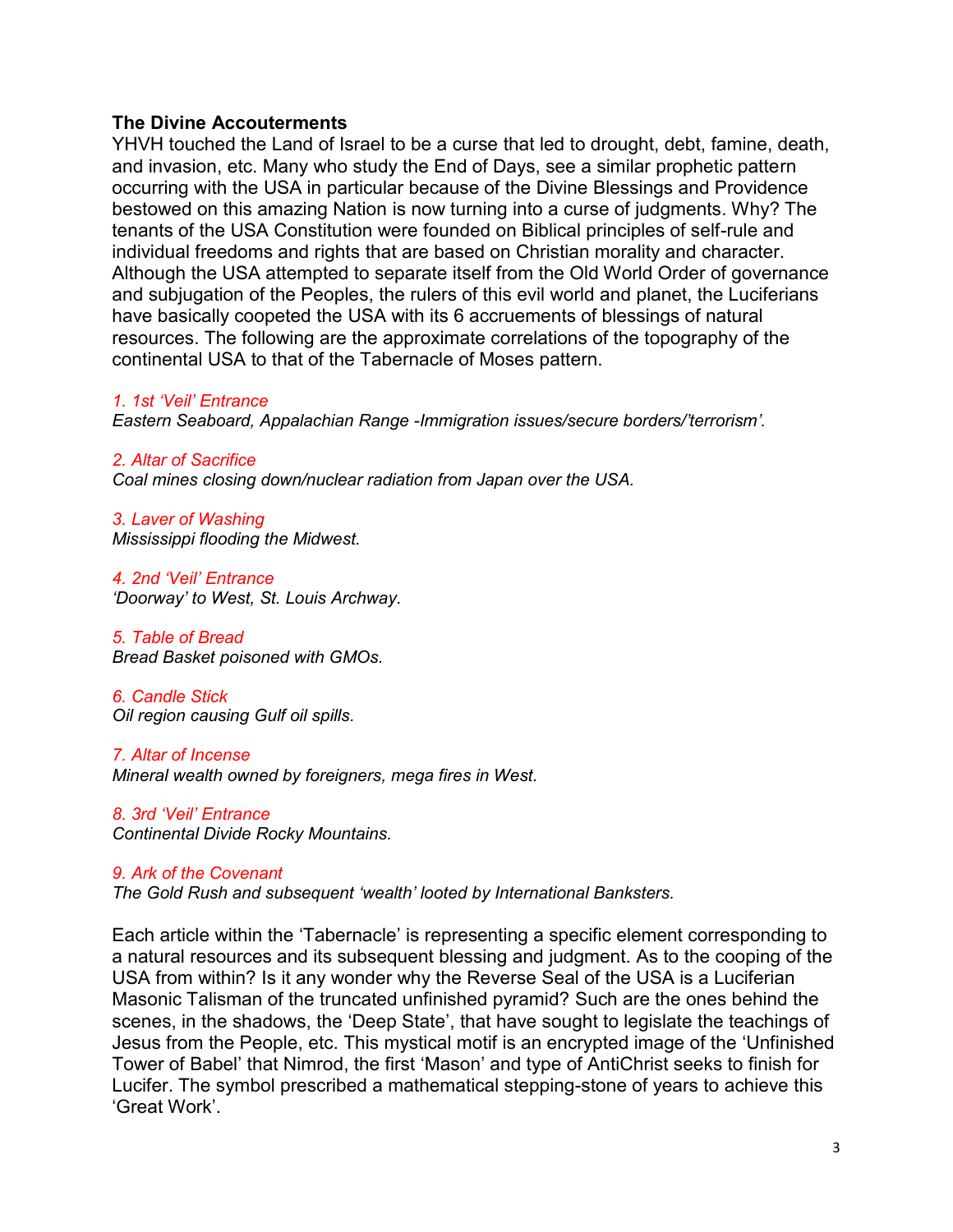## **The Foundations Falling**

This study suggests that in some way or form, the Luciferian have been using and will be using the USA, its resources, wealth, people to literally have the Tabernacle or 'Temple' of Lucifer finished concerning Israel. This will coincide with the fulfillment of Daniel's last Week of Years, the 70th given to him by direct revelation and answered to a request made through prayer of YHVH. This would mean that the 3rd Temple to come will be directly related to the working and decision-making of the leaders of the USA to a certain extent. This is already the case. If in some way such a deal is to 'divide' the Promised Land in Israel for this to occur, YHVH will 'divide' the continental USA in some fashion perhaps as some assert prophetically. It would be the 'last straw' to tip the balance of such pending national judgment upon the USA.

For so long as such a society upholds and lives by the teachings of Jesus, could the Nation continue to be blessed. However, the USA in this 'Last Generation' seems to have gone the way of Israel, Rome and Egypt. Why a judgment'? Consider that Nations of the world over history have come and gone, risen and fallen. What is peculiar about the USA? Realize that there will be 4 basic sins for which YHVH will hold the Last Generation that will constitute the Tribulation Period accountable for. They are that the people of the Earth did not repent of 6 practices, according to Revelation 9. They were Satanism, false worship, murder, sorcery/drugs, sexual perversion and thievery. Such practices and sins have been performed since the beginning of time and in every Nation on Earth. What is different with the USA? The difference is that none before were 'legislated' to be lawful as the USA has done all in this Last Generation.

It has been the USA that has legalized the murder of the unborn and selling of parts. It has been the USA that has legalized same-sex marriage and sanctioned sexual immorality and perversion. It has been the USA that has now basically legalized 'recreational drugs' and so on. The time has come in the USA where legislatures openly seek to dismantle any last or remaining vestiges of Christian virtue in the land through laws against the lawful. And it appears that the 6 elements of blessings that once prospered the young Nation to be the 'Head' of the world are being used to curse the land and its people for the sins it is committing, and without any remorse and national repentance, it would appear. This study suggests that this Divine Discipline of YHVH over nations is still operative and can be seen being implemented in the USA presently.

The relative timelines will be compared to how YHVH in the Old Testament discipled Nations when it got to the point of no-return. There were 5 Stages of Divine Disciple. The last was exile and bondage as it was for Israel and Rome was taken over by its various ethnic enclaves. Has the USA entered or about to enter the final stage of Divine Disciple? It is one thing for the common people to engage is such sinful practices, but when the Head of the Nations legislates such sin as lawful, then the 'Divine Line' in the sand has been made. When humanity 'lawfully' redefined marriage, or when and who can be 'aborted' up to birth, it is only a matter of time before the nation goes into some form of 'captivity' or 'exile'. Human Government was and is a divine institution initiated after the Great Flood of Noah to govern the Nations with justice and fairness. YHVH composed boundaries and peoples for the purpose so that they could be saved.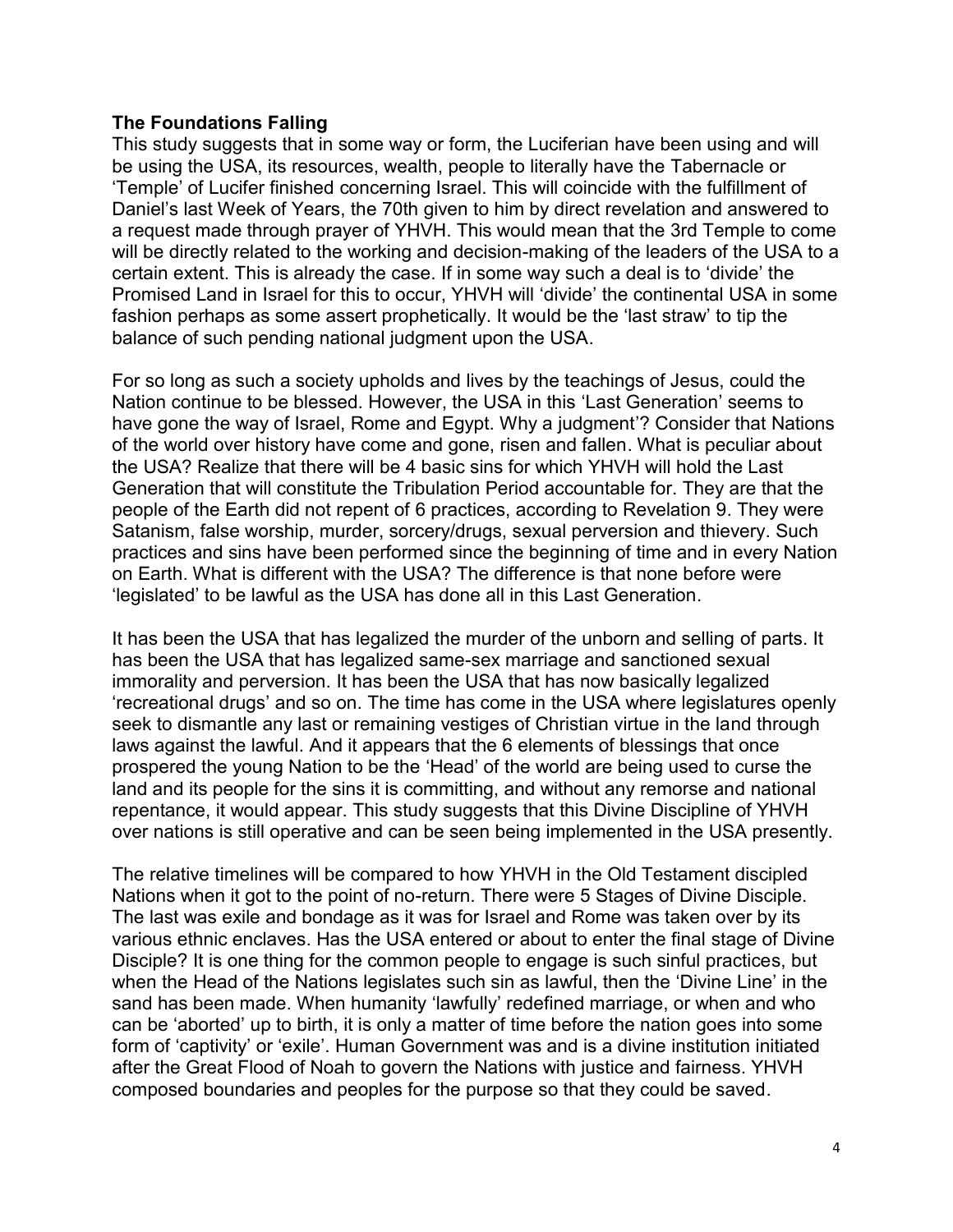## **The 5 Divine Disciplines**

After the Flood of Noah, Nations began to form and the LORD, GOD of Heaven, YHVH sanctioned civil governance to rule the people as before the Flood based on moral and just laws. The foundation of such a society governed by just and moral laws. YHVH held a people at the national level accountable for their actions and prescribed judgments against those Nations that veered off the precepts of Divine Law, Morality and Order. According to the Bible, YHVH had 5 levels of warning or 'Disciplines' that He measured a Nation's morals against, at which time during any, a Nation could be saved from the Final Stage which was total destruction and captivity. According to the Bible, YHVH warned Israel about the Cycles of Discipline for a Nation that is in rebellion against YHVH. The Bible does show that YHVH did judge Nations with natural and/or socialpolitical catastrophes. The following are the 5 levels of Divine Discipline of a Nation.

*1st—Mental and physical illness, economic downturns, military losses.* 

*2nd—Loss of influence, famine, drought, economic failure .*

*3rd—Domestic terror, culture and society breakdown.*

*4th—Disease, military invasion, national vassalage, famine.* 

*5th—Cultural and social disintegration, religious anarchy, national destruction and exile.*

Some eventful national judgments that are seen in the Bible are what occurred with Sodom and Gomorrah for their sexual immorality, Nineveh for its cruelty and wickedness, Egypt with Moses of how YHVH's People were treated and ultimately, Israel on 2 occasions exiled for their unfaithfulness. Many believe that the USA was part of the New World discovered for a prime reason to have many of the Jews immigrate to the Americas, primarily the USA as a safe haven until such prophetic time as the Jews would be returning to Israel as a Sovereign Nation. Half the world's population of Jews reside in the USA. In essence, the USA can be seen to have been the 'New Israel'. The USA was the 1st Nation on Earth to officially recognize Israel's miraculous 'rebirth' in1948. It has been a staunch supporter of Israel, for the most part. Nonetheless, for the USA, currently the national treasures of the Nation that made it great have been touched by divine providence – for blessing and cursing.

As the Tabernacle Pattern of 'national resources', America will most likely succumb to the same fate and downfall as Israel of the Bible had from within. What were the symptoms? They were national debt, increase in Demonism/Satanism, sexual immorality, the murder of babies, violence and drug addiction that have, are and will destroy the most powerful Nations on Earth despite being blessed with divine providence of favor. Consider ancient books like Enoch and others that attest that it was the Fallen Angels that taught Humanity from the beginning how to fight and wage war, how to abort fetuses, how to conjure-up demons with magic, how to mix potions from herbs and plants for drugs and so on. Such are the ones that YHVH imprisoned in Tartarus and await their release for the Last Generation that will see their resurgence to wreak havoc on the unrepentant Nations that have now 'legislated' all such as 'lawful'.